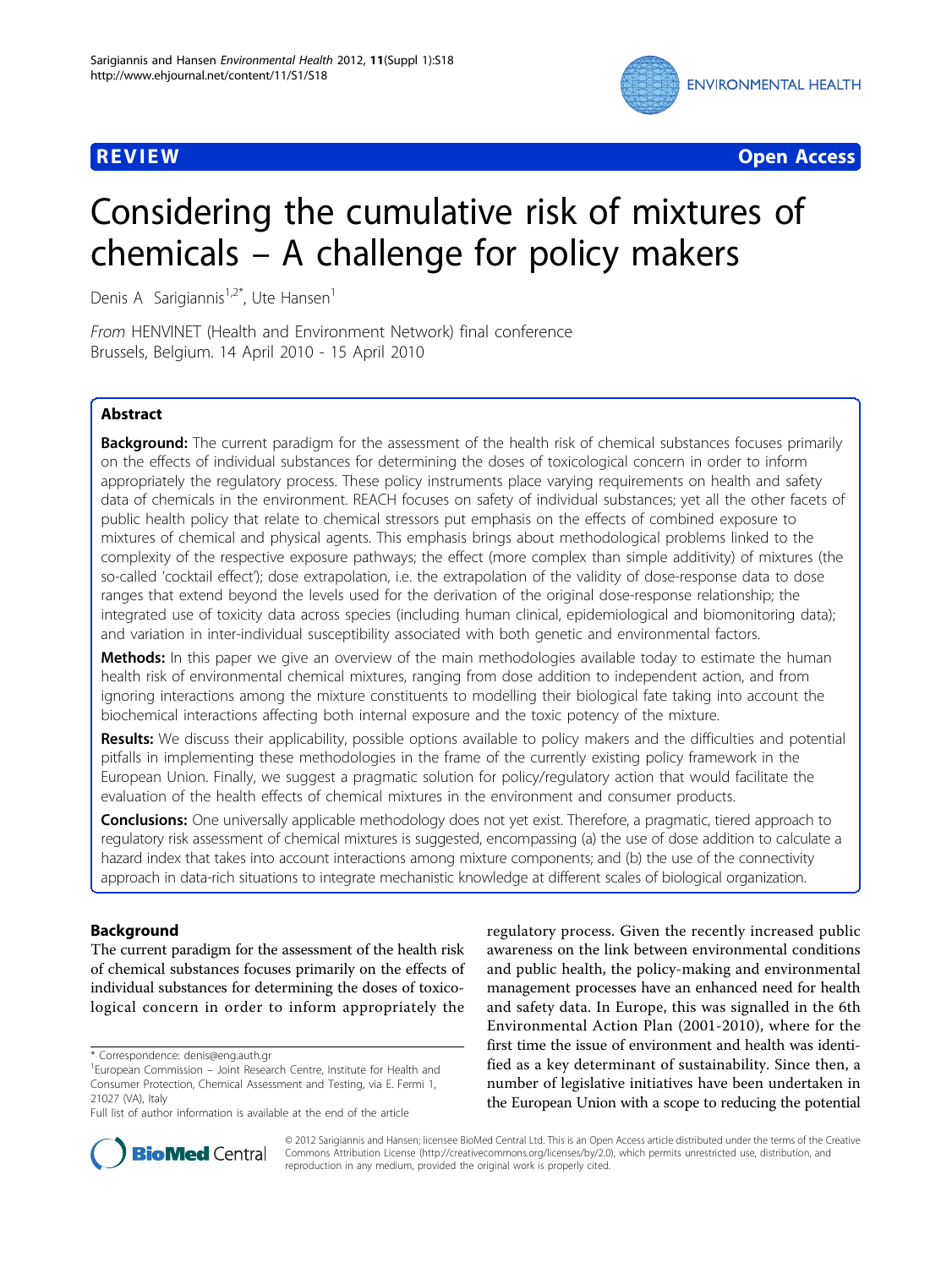adverse effect of environmental pressure on public health as a key dimension for ensuring sustainability. These include

(a) Consumer Policy and REACH, the current chemical safety regulation in the European Union, requiring sound data on chemical safety of consumer products [\[1](#page-10-0)];

(b) Environment & Health Action Plan putting particular emphasis on mixture effects in various environmental matrices [[2\]](#page-10-0);

(c) Food safety policies regarding chemicals in food and food contact materials [[3\]](#page-10-0).

These policy instruments place varying requirements on health and safety data of chemicals in the environment. REACH focuses on safety of individual substances; yet all the other facets of public health policy that relate to chemical stressors put emphasis on the effects of combined exposure to mixtures of chemical and physical agents. This emphasis brings about methodological problems linked to the complexity of the respective exposure pathways; the effect (more complex than simple additivity) of mixtures (the so-called 'cocktail effect'); dose extrapolation, i.e. the extrapolation of the validity of dose-response data to dose ranges that extend beyond the levels used for the derivation of the original dose-response relationship; and the integrated use of toxicity data across species (including human clinical, epidemiological and biomonitoring data).

In this paper we give an overview of the main methodologies available today to estimate the human health risk of environmental chemical mixtures, ranging from dose addition to independent action, and from ignoring interactions among the mixture constituents to modelling their biological fate taking into account the biochemical interactions affecting both internal exposure and the toxic potency of the mixture. We discuss the possible options available to policy makers and the difficulties and potential pitfalls in implementing these methodologies in the frame of the currently existing policy framework in the European Union. Finally, we suggest a plausible scenario for policy/ regulatory action that would facilitate the evaluation of the health effects of chemical mixtures in the environment and consumer products.

### Mixture toxicology methods

As described in the text above, from a mixture toxicology point of view each methodology to predict cumulative effects or to detect interactions has limited applicability under specific conditions that cannot be generalized. Information on mode and mechanism of action for each active substance in the mixture is needed to decide whether to use dose or effect addition, while biochemical and molecular pathway information regarding enzyme activity and the ADME (absorption – distribution – metabolism – excretion) properties of the substances are needed to determine the existence or not of these processes and the level of biochemical interactions among them. In risk assessment and management, however, a more pragmatic viewpoint is taken, and given the overall uncertainties of the process an approximation to the cumulative effects is usually good enough, for example a worst-case, but not overly conservative, estimate. One key issue is, nonetheless, the need to render the risk assessment transparent by recognizing and reporting explicitly on the uncertainty and the assumptions associated with each of the risk assessment methodologies described below and in the next chapter (see Figure [1\)](#page-2-0).

#### Hazard index

The hazard index (HI) of a mixture of chemicals is the sum of the compound-specific hazard quotients  $(HQ_i)$ , which are calculated as the ratio of the exposure (e.g. the daily intake of a substance) to the dose of no concern (i.e. the exposure above which adverse effects on human health can be expected) [[4-7\]](#page-10-0). This reference dose (ref<sub>i</sub>) can be, for example, the acceptable daily intake (ADI) or the acute reference dose (ARfD).

The hazard index for a mixture of several substances  $S_i$  (i = 1,2,...n) can be calculated as

$$
HI = \sum_{i=1}^{n} \frac{\exp_i}{ref_i}.
$$
 (9)

The hazard index method does not allow prediction of the overall health effect of the combined substances but adds the strength of risk (roughly estimated), attributable to each component of the mixture. If the index exceeds unity the concern is the same as if an individual chemical exposure exceeded its acceptable level by the same proportion [[4\]](#page-10-0). The hazard index can be used to identify the most risky substances in a mixture, i.e. the chemicals that have the highest health risks based on toxic potential and estimated or measured exposure. Feron et al [\[5](#page-10-0)] propose to use the Mumtaz-Durkin and Mumtaz et al [\[6](#page-10-0),[7\]](#page-10-0) weight of evidence approach, which is based on the hazard index concept but additionally considers evidence for interactions for the selection of the most risky chemicals or groups of chemicals in a complex mixture (see below).

Risk prediction using the HI approach is based on a comparison of specific exposure to the substance-specific exposure limit, ref<sub>i</sub>, for each component of the mixture. If this exposure limit is derived from testing effects on an identical physiological target, e.g. effects on a certain enzyme measured under defined conditions, the result obtained is equivalent to the outcome of the dose summation method. A kind of effect addition is performed through the HI calculation if the ref<sub>i</sub> values refer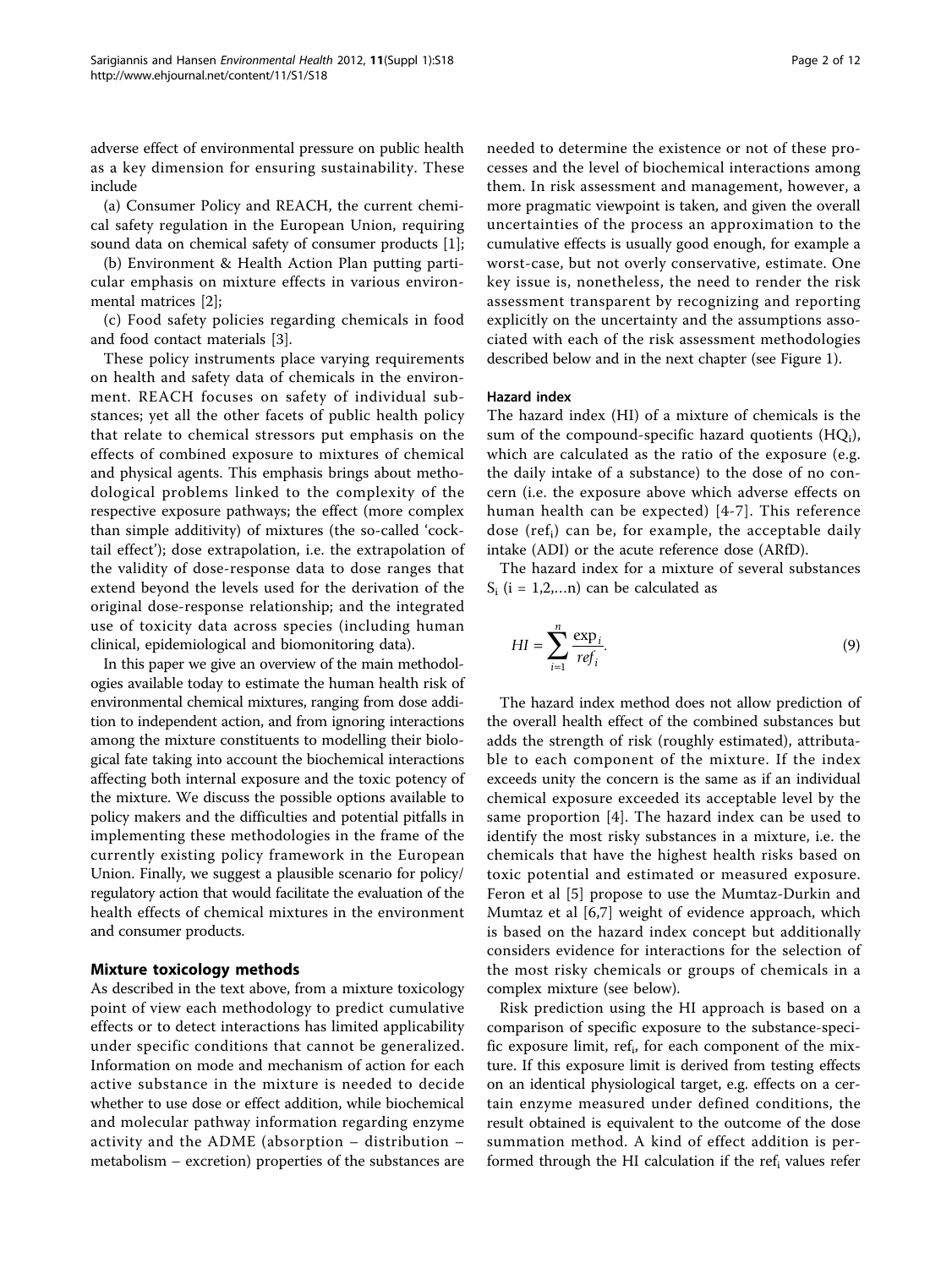<span id="page-2-0"></span>

to a more general endpoint, induced by similar or dissimilar mechanisms, e.g. if ref<sub>i</sub> values are threshold concentrations above which adverse effects on the liver are expected. It allows prediction of even more general risk indices. If for the first compound of a mixture a ref<sub>i</sub> is available for lung cancer, for the second the ref<sub>i</sub> refers to liver cancer and the third component is known to enhance the risk to a third type of cancer, a risk index, named Health Risk Index, can be calculated for the general category "cancer". It should be noted that  $\exp_i$  and refi should refer to the same time scale of exposure in terms of chronic versus acute exposure and toxicity, and to the same uptake route, because, for example, the amount of a toxic substance taken up with food may not be directly compared to the toxicity threshold derived from an inhalation study.

The hazard index concept has the advantage that it is transparent and easy to apply [[8](#page-10-0)-[10\]](#page-10-0). The disadvantage is that the reference to which exposure is related does not solely reflect the toxicity of the substance but is

derived by using uncertainty factors which are not fully data based but may incorporate significant policy-driven assumptions: For calculating reference concentrations of no concern (refi) the NOAELs usually are divided by a factor accounting for the uncertainty of the generalisation of the NOAEL as specified also in the respective technical annex of the REACH Regulation. If the NOAEL is known only for a low number of species/ trophic groups this assessment factor is high and the resulting threshold is low. If testing has been performed for several species and trophic groups extrapolation from test species to humans is more reliable. In this case the assessment factor is lower so that the reference value deviates to a lesser extent from the NOAEL.

#### Point of departure index

The point of departure index (PODI) method does not have the disadvantage of the hazard index, as exposure is compared to a concentration level reflected by toxicity data. The point of departure index is the sum of the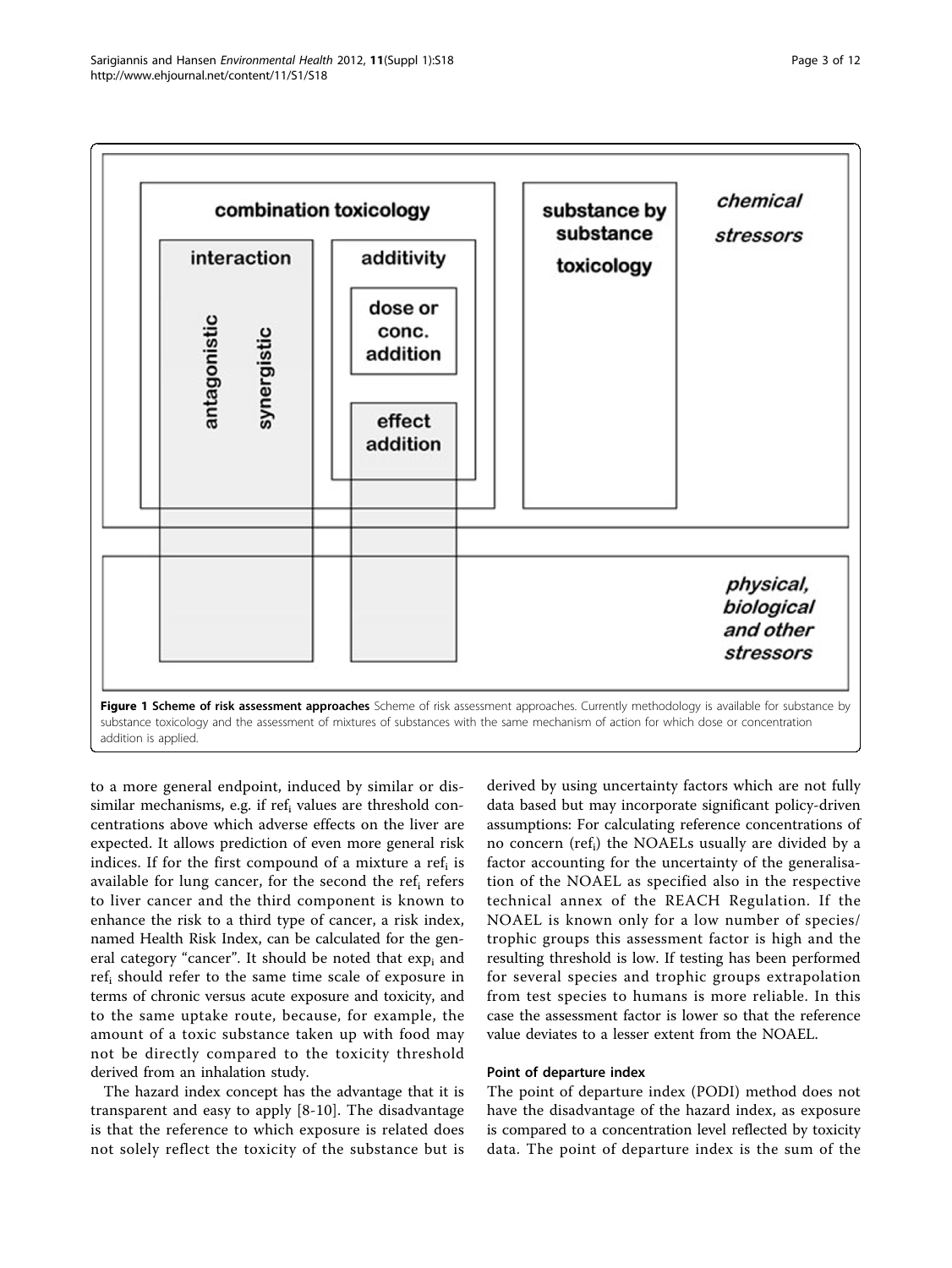exposure of each compound divided by its respective point of departure (POD),

$$
PODI = \sum_{i=1}^{n} \frac{\exp_i}{POD_i}
$$
 (10)

where the POD can be a NOAEL, the dose at which a toxic effect becomes biologically significant, or a benchmark dose [[11,12\]](#page-11-0). The benchmark dose method is a statistical tool fitting a mathematical model to all the dose-response data within a study and thus more biological information is used for the derivation of the POD compared to the traditional NOAEL derivation [[12\]](#page-11-0). The benchmark dose (BMD) method provides additional information regarding its uncertainty but high quality dose response curves are required in order to provide estimated BMDs with small confidence intervals [[10\]](#page-10-0). For the evaluation of potential risk the PODI of a mixture is compared to an agreed group safety factor. This factor is often 100 and the product of PODI and the uncertainty factor should be <1 [\[10](#page-10-0)].

#### Margin of exposure

The margin of exposure (MOE) of a substance is the NOAEL divided by exposure so that the combined margin of exposure of a mixture  $(MOE<sub>mix</sub>)$  can be calculated as

$$
MOE_{mix} = \left(\frac{1}{MOE_1} + \frac{1}{MOE_2} + ... + \frac{1}{MOE_n}\right)^{-1}
$$
 (11)

The margin of exposure index of a mixture is compared to an agreed acceptable threshold. According to EFSA [[10\]](#page-10-0) there are no established criteria for the magnitude of an acceptable  $MOE<sub>mix</sub>$  for mixtures of chemicals but it is widely accepted that at a  $\text{MOE}_{\text{mix}}$  higher than the uncertainty factor of 100 the conclusion can be drawn that the risk of toxicity is unlikely.

#### Cumulative risk index

The cumulative risk index (CRI) combines MOEs for chemicals with different uncertainty factors. The risk index (RI) of a single chemical is the reciprocal of the hazard quotient and is calculated as

$$
RI_i = \frac{NOAEL_i}{\exp_i \cdot UF_i} = \frac{ref_i}{\exp_i},\tag{12}
$$

where UF is the uncertainty factor mentioned above (e.g.  $[10]$  $[10]$ ). The reference dose (ref<sub>i</sub>) can be, for example, the acceptable daily intake, ADI. The cumulative risk index (CRI) of a mixture of chemicals is defined as

$$
CRI = 1 / \sum_{i=1}^{n} \frac{\exp_i}{ref_i}.
$$
 (13)

The cumulative risk index is the reciprocal of the hazard index (equation 9).

#### Toxic equivalency factors

The Toxic Equivalence Factor (TEF) is a specific type of relative potency factor (see section 2.2) formed through a scientific consensus procedure [\[10](#page-10-0)]. Based on the assumptions of a similar mechanism of action of structurally related chemicals and parallel concentration (or dose) response curves, TEFs were first developed for polychlorinated dibenzo-p-dioxins (PCDDs) and polychlorinated dibenzofurans (PCDFs) and polyaromatic hydrocarbons (PAHs). The total toxicity of the mixture is assessed in terms of the toxicity of an equivalent concentration of an index compound. The total equivalent quantity TEQ is estimated by summation of the concentrations (or doses) of mixture components  $c_i$  multiplied by the respective  $\text{TEF}_i$ :

$$
TEQ = \sum_{i=1}^{n} (c_i * TEF_i)
$$
 (14)

The TEF/RFP approach is equivalent to the MOE approach described above (see Section 3.3). The major difference is the stage at which to extrapolate from experimental data to humans: for each chemical separately (allowing different assessment factors for each chemical) in the case of MOE; or after combining their doses/effects (using thus one assessment factor for all chemicals in the mixture) in the case of the TEF/RFP approach.

## Methods for risk assessment of mixtures taking into account interactions

Toxicant interactions may take place during any of the processes that affect the toxic potency of a single compound: adsorption, distribution, metabolism, excretion and activity at the receptor site(s). They may interact chemically, and they may interact by causing different effects at different receptor sites [\[4](#page-10-0)]. Interactions can be assumed to occur frequently and often are dose-dependent but, according to EFSA [\[7](#page-10-0)], there is no standard study design to evaluate the potential interaction of compounds. Evidence exists that mixtures having additive toxicity at low, environmentally relevant concentrations show synergism at higher exposure. This was shown for effects of pesticides mixtures on a target enzyme extracted from tissue of salmon [[13](#page-11-0)]. At EC50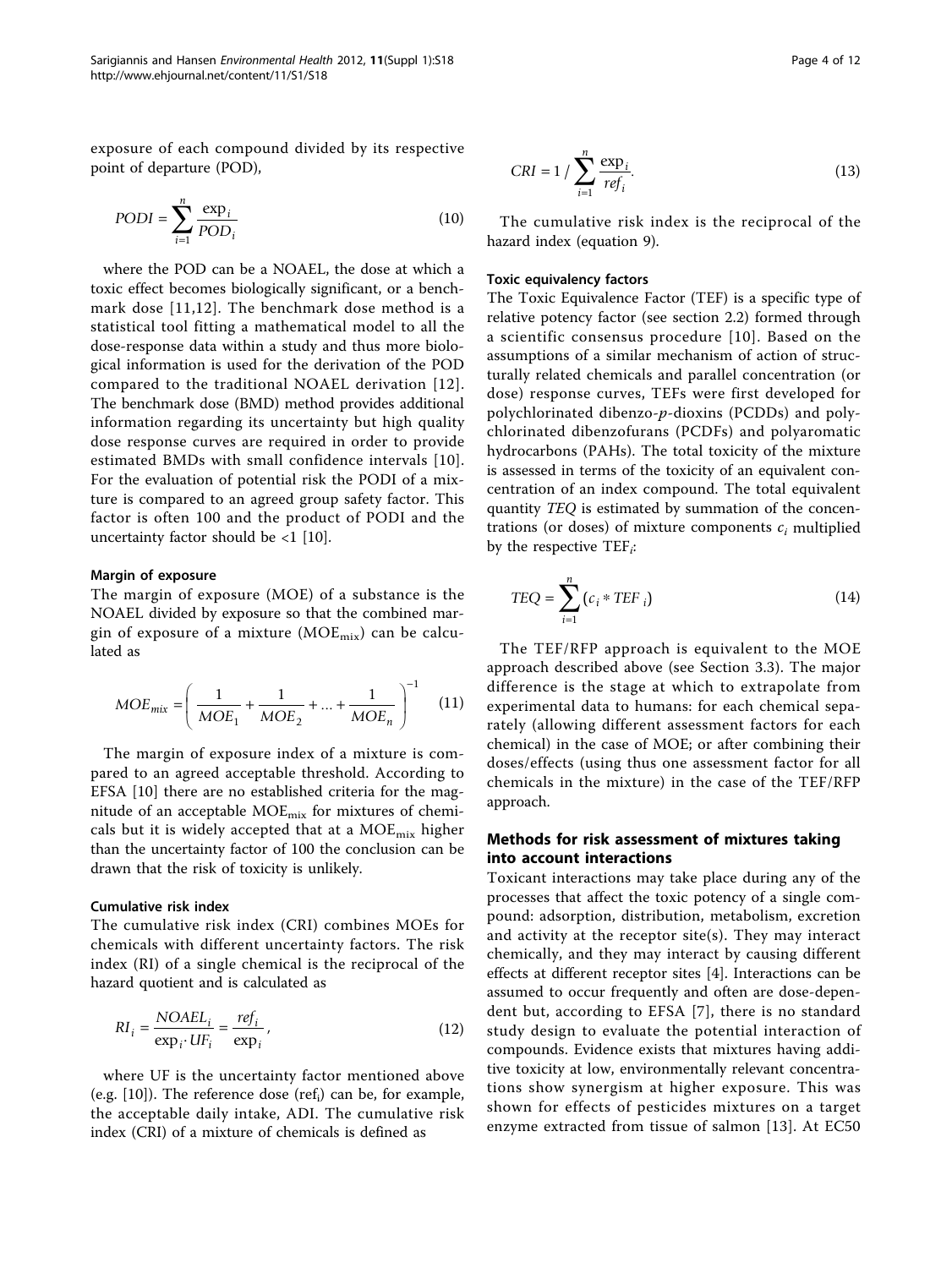synergy effects were higher compared to 0.4 and 0.1% of EC50, respectively.

Most commonly, dose additivity is considered the expected outcome when testing for the effects of chemical mixtures; any deviations thereof are deemed interactions. However, this is not necessarily the case, as deviations from additivity may also be observed in absence of interactions [\[14](#page-11-0)]. Experimental observations of deviations from additivity have been reported, although Kortenkamp et al. [[15\]](#page-11-0) report them as being quite rare. Nesnow et al. [\[16](#page-11-0)] analysed mixture effects of five polycyclic aromatic hydrocarbons on lung tumours in A/J mice, with mixture ratios representative of ambient air levels of these carcinogens. At low doses greater than additive effects were seen, whereas at high doses the observed responses fell short of additivity expectations which were derived from independent action in an effect surface analysis. However, the observed deviations from effect addition were rather small.

Another example is the study by Walker et al. [[17](#page-11-0)] who employed two year rodent cancer bioassays with female Harlan Sprague-Dawley rats given 2,3,7,8-tetrachlorodibenzo-p-dioxin (TCDD), 3,3',4,4',5-pentachlorobiphenyl (PCB-126), 2,3,4,7,8-pentachlorodibenzofuran (PeCDF), or a mixture of the three compounds. The three chemicals, both singly and in combination, induced hepatic, lung and oral mucosal neoplasms. A re-analysis of the data, without utilizing the WHO TEF values [[10](#page-10-0)] but by employing the concept of dose addition directly, showed that the experimentally observed tumor incidences fell short of those anticipated by dose addition [[15](#page-11-0)].

There are a few examples from the area of endocrine disruption that indicated antagonisms in the joint effects of estrogenic agents [[18](#page-11-0)], but these deviations were rather small. Similarly, the study by Hass et al. [[19](#page-11-0)] on the feminizing effects of androgen receptor antagonists on male offspring of dams dosed during gestation indicated a weak synergism with respect to induction of nipple retention. Similar deviations from additivity were not observed with other endpoints evaluated in the same study.

Even though on many an occasion deviation from dose additivity may not be easy to observe at low, environmentally relevant doses, this may be mostly due to the sensitivity and the binary (effect or no effect) nature of classic toxicological tests. The advent of –omics and in particular transcriptomics opens the way to identifying deviations from the assumption of additive response to co-exposure to chemical substances. Toxicogenomics seems to be the appropriate screening method for assessing biological effects of complex chemical mixtures, allowing us to review the whole spectrum of potential biological response rather than focusing on a predefined number of endpoints as in classical toxicological analysis. Applying such techniques Coccini et al. [[20](#page-11-0)] showed a distinct modulation in the muscarinic receptor density and gene expression associated with neurological response in rats co-exposed to methyl mercury and PCB153 perinatally. Cimino Reale et al. [[21\]](#page-11-0) studied comparatively the mixture effects of typical mixtures found in indoor air in Europe and of a mixture of polyaromatic hydrocarbons (PAHs) sampled in Milan, Italy. Large sets of genes modulated by exposure to different air mixtures were profiled and common biochemical pathways and specific molecular responses were identified. Indoor air mixtures induced a higher gene modulation than PAHs, confirming major differences in the toxic mode of action of the two mixtures. Indoor air induced primarily modulation of genes associated with protein targeting and localization including in particular cytoskeletal organization; PAHs modulated mostly the expression of genes related to cell motility and gene networks regulating cell-cell signaling, as well as cell proliferation and differentiation. These results provide biological information useful for articulating mechanistic hypotheses of exposure to xenobiotic mixtures and physiological responses.

One way to deal with the general lack of knowledge about interactions in a cumulative risk assessment context is to use an additional uncertainty factor accounting for potential synergy effects. As mentioned above, NOAELs usually are divided by assessment factors considering, for example, the uncertainty of extrapolation of data gained with certain test organisms in the lab to toxicity thresholds applicable for human health protection (factor = 10) and the between humans differences in sensitivity (factor  $= 10$ ). Increasing the uncertainty factor by a factor of 10 and thus accounting for interactions of chemicals in a mixture would cover a tenfold increase in mixture toxicity due to interactions between the mixture components. Not much is known about the significance and extent of synergy effects and it is unclear whether an uncertainty factor of 10 would be protective or over-protective. Currently no specific assessment factor for mixtures is employed in the traditional chemical-by-chemical risk assessment [\[5](#page-10-0)].

#### Interactions based hazard index

A modified hazard index approach has been proposed [[10](#page-10-0)], using the hazard index developed for additive effects as a basis and accounting for interactions by multiplying the HI with a factor reflecting both the uncertainty and the strength of evidence that interactions take place. The interaction-based hazard index  $(HI<sub>I</sub>)$  is calculated as:

$$
HI_I = HI \cdot UF_I^{WOE_N} \tag{15}
$$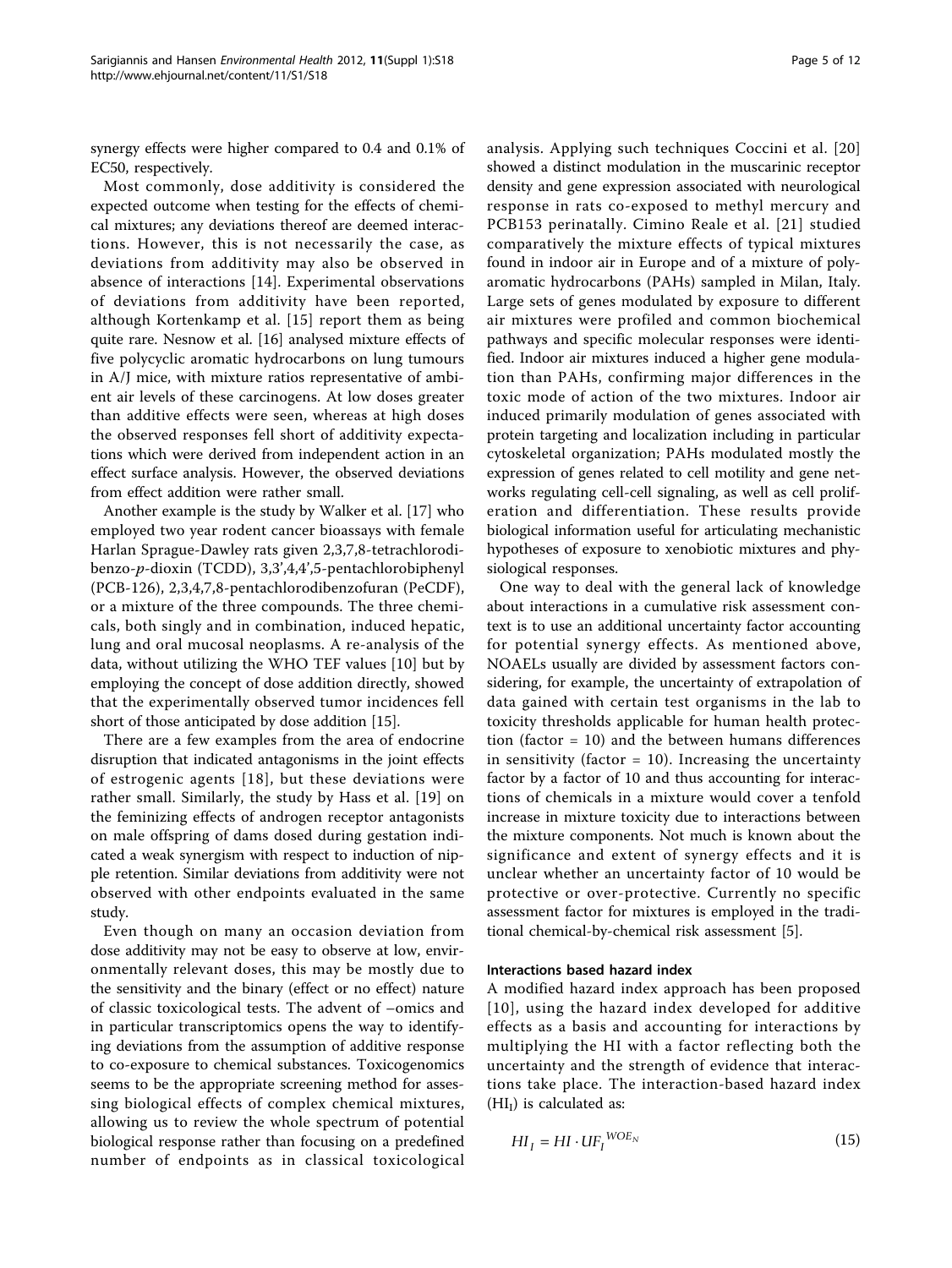where  $UF<sub>I</sub>$  is the uncertainty factor for interactions.  $WOE<sub>N</sub>$  is a numerical weight-of-evidence score reflecting the strength and consistency of evidence for interactions scaled to reflect the relative importance of the component exposure levels. The method is based on the procedure proposed by Mumtaz and Durkin [\[6](#page-10-0)]. Further developments of the HI approach yielded the following equation for  $HI<sub>INT</sub>$ , the hazard index modified by binary interactions data [[10](#page-10-0)], applying the weight-of-evidence procedure to modify each HQ instead of modifying the sum of the HQ values of the mixture:

$$
HI_{INT} = \sum_{i=1}^{n} (HQ_i \cdot \sum_{j \neq i}^{n} f_{ij} M_{ij}^{B_{ij}\theta_{ij}})
$$
 (16)

where  $HI<sub>INT</sub>$  is the HI modified by binary interactions data,  $HQ_i$  is the hazard quotient for chemical i,  $f_{ii}$  is the toxic hazard of the  $j^{th}$  chemical relative to the total hazard from all chemicals potentially interacting with chemical *i* (thus *j* cannot equal *i*),  $M_{ij}$  is the interaction magnitude, the influence of chemical  $j$  on the toxicity of chemical  $i$ ,  $B_{ij}$  is the score for the strength of evidence that chemical  $j$  will influence the toxicity of chemical  $i$ , and  $\theta_{ii}$  represents the degree to which chemicals *i* and *j* are present in equitoxic amounts. How to derive  $B_{ii}$ ,  $f_{ii}$ ,  $M_{ij}$  and  $\theta_{ij}$  is described in detail in EPA [[10\]](#page-10-0).

#### Excluding interactions – the isobole method

Since both the dose addition and the effect summation methods are applicable only under the precondition that interactions are absent, methods suitable for examining whether all mixture components act without diminishing or enhancing the effects of each other play an important role in current state of the art mixture toxicology. The isobole method [[10](#page-10-0)] is the most common criterion for judging whether interactions between similarly acting chemicals have taken place in a mixture experiment [\[13\]](#page-11-0). Bosgra et al. [[13\]](#page-11-0) give an overview of the method and discuss its applicability. The isobole method is based on the following approach:

In the case of zero-interaction

$$
\frac{d_1}{d_1'} + \frac{d_2}{d_2'} = 1\tag{17}
$$

where  $d_1$  and  $d_2$  are doses of the substances  $S_1$  and  $S_2$ , respectively, present in a particular combination, and  $d_1$ ' and  $d_2$ ' represent the doses that, if applied individually, result in the same magnitude of effect as the combination. If the mixture has the same effect but the effect is reached with lower  $d_1/d_1$ ' and/or  $d_2/d_2$ ' ratio(s) the left part of equation 17 is smaller than 1, reflecting synergy as an enhancement of toxic potency due to interaction of the mixture components. Any deviation from 1 denotes a deviation from additivity [\[11\]](#page-11-0).

#### Modelling interacting mixtures

In the past 15 years or so, physiologically based pharmacokinetic/pharmacodynamic (PBPK/PD) modeling has been applied to the toxicological interactions of chemical mixtures. A comprehensive review on these studies was conducted by Reddy et al. [[22\]](#page-11-0). Progress in the application of PBPK modeling to chemical mixtures has followed different phases from simple binary pharmacokinetic and pharmacodynamic interactions to more and more complex mixtures. First, PBPK modeling of binary chemical mixtures became necessary because of pharmacological or toxicological interactions. Second, as investigators became interested in mechanisms of toxicological interactions, the advances of physiologically based pharmacodynamic (PBPD) modeling formed a natural course of development of this area. Third, when more and more sophistication was incorporated into PBPK modeling, novel approaches towards modeling complex chemical mixtures were developed. Since 1996 when the Food Quality and Protection Act was enacted, the United States Environmental Protection Agency (US EPA) began to give active consideration to cumulative risk assessment taking into account toxicological interactions. Thus, the application of PBPK modeling in cumulative risk assessment became an active area of research [[23\]](#page-11-0).

Mumtaz et al. [[6\]](#page-10-0) in an earlier review of PBPK modeling of chemical mixtures indicated that the "first example" of PBPK modeling of a "chemical mixture" actually involved one chemical, n-hexane, and its metabolites, methyl n-butyl ketone (MnBK) and 2,5-hexanedione (2,5-HD); thus, it is a kind of "one-chemical mixture." This particular PBPK model for n-hexane and its metabolites incorporated three inhibitory interactions: (1) hexane and MnBK are competitive substrates for w-1 oxidation; (2) MnBK and 2,5-HD are competitive substrates for oxidation; and (3) 2,5-HD acts as a product feedback inhibitor [[24](#page-11-0)]. The findings of this modeling study were intriguing and they explained some of the most interesting and complex toxicological and pharmacokinetic behaviors of n-hexane in animals [\[7](#page-10-0)].

Pioneering efforts in the PBPK modeling of more complex chemical mixtures were from a research group led by Krishnan and various colleagues in Canada; two comprehensive reviews of work up to 1994 are available [[25](#page-11-0),[26\]](#page-11-0). Earlier work from this group concentrated on interactions and PBPK modeling between two chemicals [[27](#page-11-0),[28](#page-11-0)] . As progress was made, these investigators began to build up the mixtures and devoted their effort to PBPK modeling of more and more complex chemical mixtures [[29-32\]](#page-11-0). PBPK modeling of a ternary mixture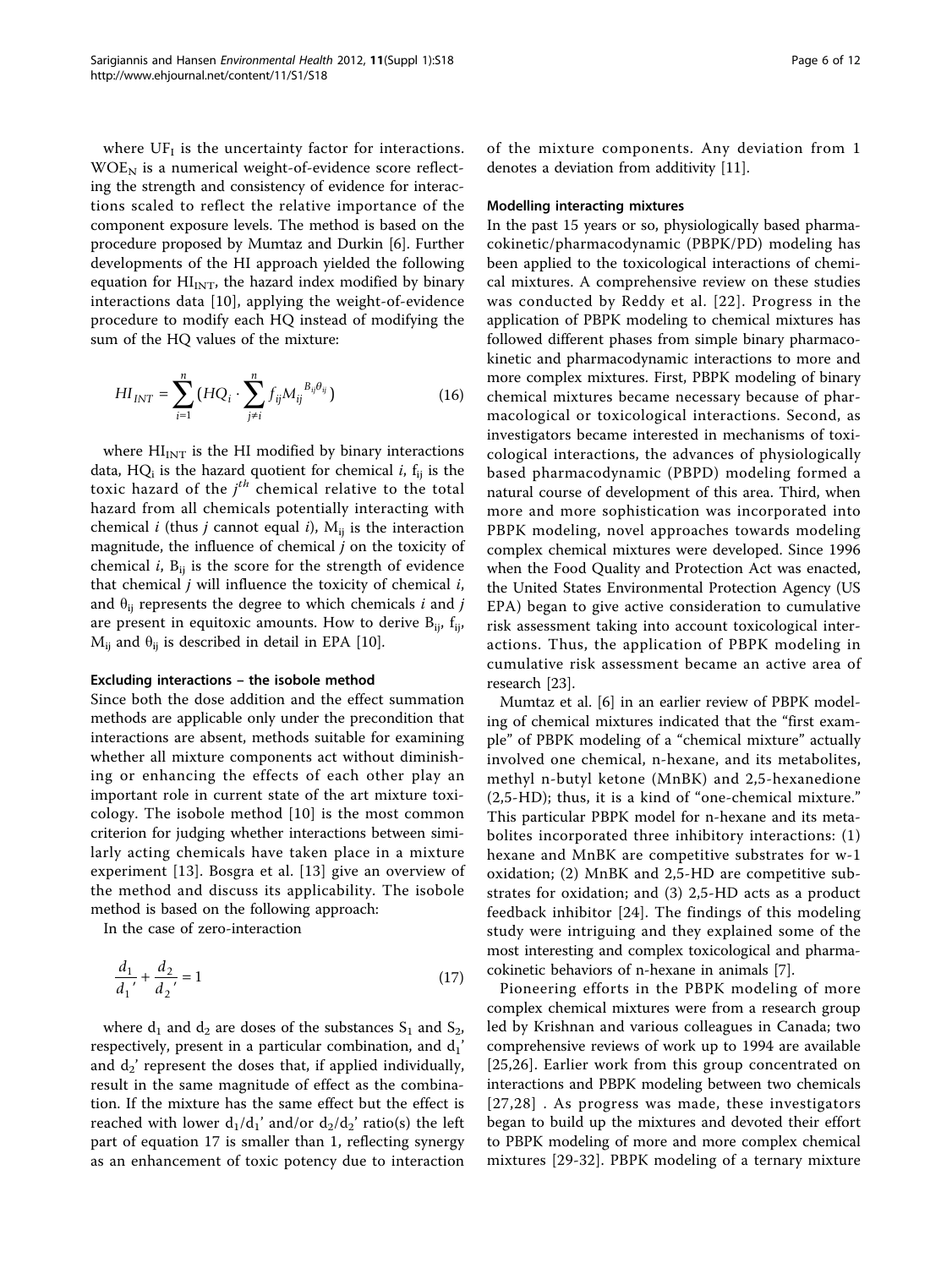on toluene, m-xylene, and ethylbenzene was studied and reported by Tardif et al. [[29\]](#page-11-0), and the interaction mechanism involved was competitive inhibition. Subsequently, Haddad et al. [[30\]](#page-11-0)applied this interactive PBPK model to the calculation of the biological hazard index (BHI). BHI, defined as the biological level tolerable to exposure to mixtures, is traditionally calculated in an analogous way to the hazard index under the additivity assumption [[30-33\]](#page-11-0). However, Haddad et al. [[30\]](#page-11-0) incorporated toxicological interaction by using PBPK modeling to obtain "simulation concentrations" (SC) and modified the hazard index calculation according to the following equation:

$$
BHI = \sum_{i=1}^{n} \frac{SC_i}{BEL_i}
$$
 (18)

where BHI and SC are as defined before and BEI refers to the concentration or excretion rate of a biomarker in a healthy worker exposed to the occupational threshold limit value (TLV). In doing so, Haddad et al. [[30](#page-11-0)] applied interactive PBPK modeling of a chemical mixture into the risk assessment process. Using the same principle and similar technique, researchers at Colorado State University studied PBPK modeling of two ternary mixtures [trichloroethylene (TCE), tetrachloroethylene (PERC), methyl chloroform (MC) and toluene, ethyl-benzene, and xylenes] to respectively enhance the concept of "interaction thresholds" and modify and improve the "Mixture Formula" risk assessment by using an interactive PBPK modeling approach [[34-36\]](#page-11-0).

Haddad et al. [\[31\]](#page-11-0)also studied the PBPK modeling of a four-chemical mixture involving benzene, toluene, ethylbenzene, and m-xylene. In general, the incorporation of the interaction mechanism, at the level of the liver metabolic enzyme inhibition, is similar to those described above for binary and ternary mixtures, albeit a bit more complicated. In Europe, Sarigiannis and Gotti [[37\]](#page-11-0) studied a similar group of volatile organic chemicals including benzene, ethylbenzene, toluene and all the family of xylenes (m-, o-, p-) extending the previous work to tackle the chemical interactions and the biochemical processes influencing the rate of metabolism of the mixture compounds. They brought the methodology one step further by taking into account the morphology of the liver and its relationship with metabolic function, as well as the mechanism of competitive inhibition of metabolism to estimate the biologically effective dose (BED) of the mixture components and their primary metabolites and then related BED for the sum of benzene metabolites (the main carcinogenic compounds in the mixture) to epidemiological and clinical

observations of health outcomes (leukemia incidence). This allowed them to derive new dose-response relationships relating the observed health response to the total internal dose of the metabolites at the target tissue (bone marrow in this case), rather than to the external environmental concentrations (doses) of the chemicals in the mixture. The result was a more biologically plausible dose-response curve that captures better the physiological response to toxic insults at low doses and long-term (chronic) exposure.

As PBPK modeling of chemical mixtures progresses towards involving more and more components, a natural course of development is that investigators will attempt to tackle the real-world complex chemical mixtures. Verhaar et al. [\[38](#page-11-0)] proposed the incorporation of lumping analyses (a chemical engineering technique used in petroleum engineering processes) and quantitative structure-activity relationships (QSAR) to PBPK modeling. The idea was that each of the three techniques would serve its unique function in the overall goal of predicting some aspects of the chemical mixtures of interest. Thus, QSAR analysis can be used to predict needed physicochemical and toxicological parameters for unknown compounds or for surrogate compounds (from lumping); lumping analysis can drastically reduce the complexity of the description of a mixture; and PBPK/PD modeling can be used to describe the pharmacokinetics, and possibly pharmacodynamics, of an ensemble of compounds or lumped pseudocompounds, including possible interaction effects.

#### Grouping of chemicals by health endpoint

There is no established methodology available allowing assessment of the endpoint-specific health risk due to a combination of chemicals having different modes of action and affecting the same endpoint. Although the independent action method for response or effect addition described in detail earlier in this paper allows calculation of summed effects of mixtures of chemicals acting via independent pathways, the applicability of this method for integrated health impact assessment of environmental chemical stressors is limited for the following reasons. First, dose-response relationships for the respective effect are required for each compound of the mixture; these are, in many cases, available for effects on in vitro systems or test organisms but lacking for human health endpoints. A further complication results from the specificity of the uptake route of the dose response relationship. A further reason for the limited applicability is that the response addition approach can be used under the precondition that interactions can be excluded. Methods used to test whether no-interaction can be assumed usually require dose-response-algorithms, which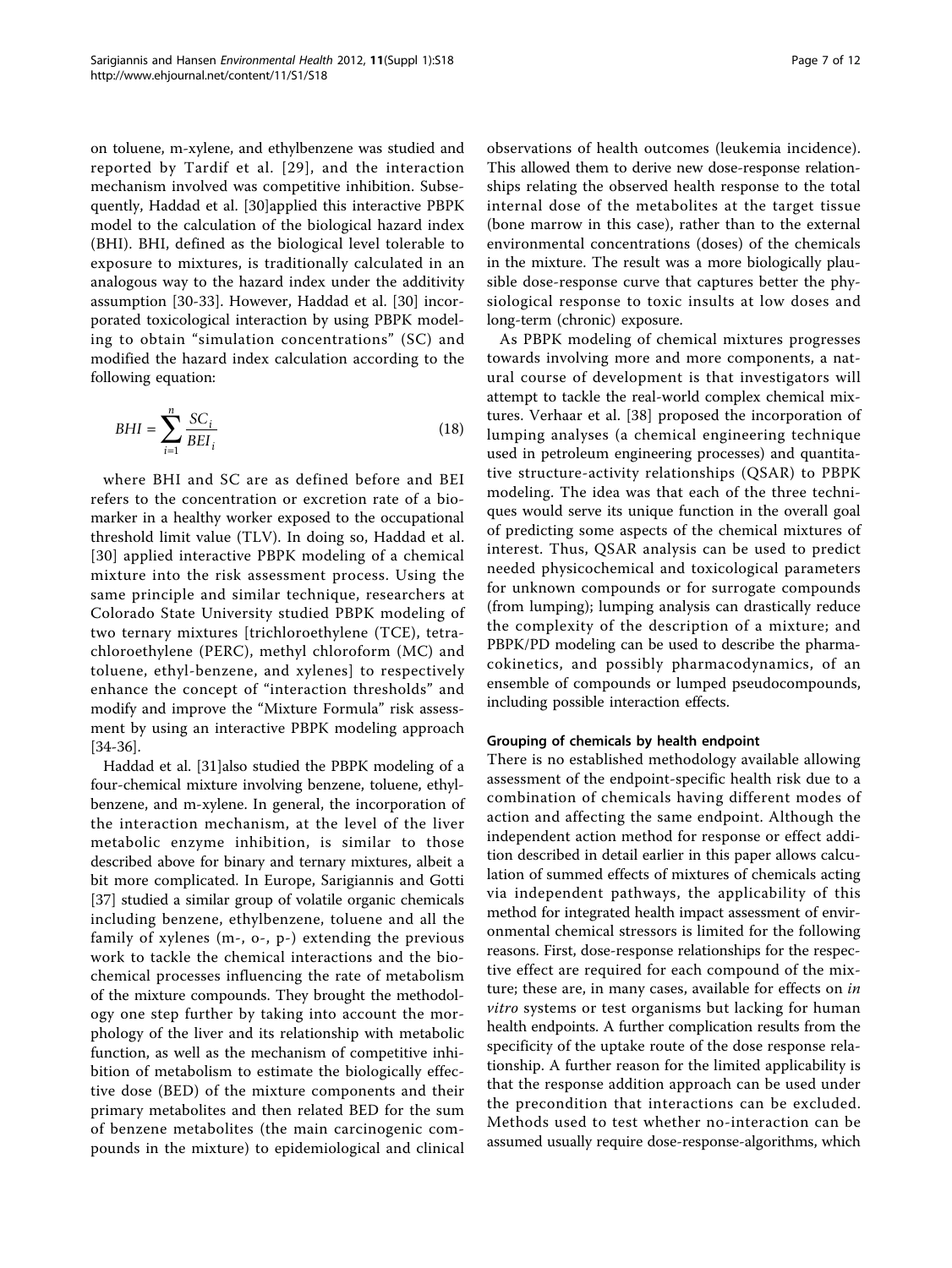are not available for many substance-endpoint combinations.

The hazard index and the interactions-based hazard index method, described above, are applied for assessing potential health risks due to mixtures of chemicals affecting a given health endpoint by acting with the same or differing mode of action. Exposure is compared to a reference exposure assumed to be acceptable in terms of risk to human health. Although the hazard index and related indices mentioned above are not suitable for giving information about the number of cases of impaired health to be expected for a certain complex exposure or policy scenario they represent an important tool for risk assessment and help to decide whether exposure of the population or subgroups to a certain mixture of chemicals should give rise to concern.

For pesticides the suitable substance specific limit value, i.e. the reference level (ref<sub>i</sub>) of no concern, usually is the accepted daily intake rate (ADI) relevant to human health but not to certain health endpoints. Calculating the endpoint specific health risk index for a mixture of pesticides by summing up the exposure to limit value ratios requires health endpoint specific limit values assumed to be protective for the selected endpoint. This kind of reference value, e.g. cancer health risk limit values for humans, is usually not available for pesticides. There are two possibilities to deal with this problem: The first is to identify compounds of the mixture affecting the same health endpoint on the basis of available evaluations, to relate exposure to generic ADIs instead of endpoint specific limit values, and then sum up the ratios to derive the index value. The second possibility is to identify compounds of the mixture showing effects when tested with a certain indicator system (e.g. genotoxicity tests), to relate exposure to the substance specific NOAEL derived with this test and sum up these ratios for all components of the mixture.

#### Grouping of unknown mixtures of unknown substances

Grouping pesticides by effects on indicator systems is of high importance because to date combination toxicology is facing a generic problem: for many potentially toxic substances produced or just present at relevant amounts the mechanism of action is unknown and their toxicity has not been evaluated. According to data from the US EPA, for about 80% of substances produced at significant amounts no toxicity information is available. For pesticides this percentage goes down to about 40%. For pesticides the knowledge level is relatively good but far from being sufficient. The U.S. EPA has launched a set of projects on chemicals risk assessment with the aim of developing methods for the prediction of chemical toxicology suitable for dealing with a high number of substances, to improve incorporation of molecular

toxicology and computational science, to reduce standard rodent toxicology tests and to increase cost efficiency [[39\]](#page-11-0). Complex data on chemical structures, results of high throughput screening and rodent test data are evaluated in order to identify groups of chemicals characterised by their effects on cellular pathways and more generic health endpoints.

With respect to mixtures the approach is based on the identification of relationships between the structure of a substance and its toxicity. If structural features of a substance group are correlated with toxicity revealed from in vitro assays determined using high throughput screening, and the same structural features are correlated with in vivo toxicity test results, in vitro assay results or even structural features might be sufficient to predict the mechanism of action and health effects. The approach aims at predicting the mode of action and/or toxicity of a high number of chemicals within a short time period. In the context of mixtures of chemicals with unknown mode of action the methods might be suitable to sort the compounds of a mixture by predicted modes of action in order to define groups of chemicals for which additive combination toxicology approaches, such as concentration or dose addition, or hazard index related methods, can be applied.

#### Discussion

In tackling the health risk associated with combined exposure to mixtures of chemicals in the environment, the food chain and consumer goods, regulatory bodies will have to deal with several problems:

• Setting maximum acceptable threshold concentrations or acceptable daily intakes (ADIs) for certain chemical groups with a common mechanism of action such as organophosphates would be a first step forward, but would disregard most of the mixture constituents as the majority of active substances in a sample usually belong to different chemical groups (an example is given in Table [1\)](#page-8-0).

• Additive approaches based on grouping substances by effects (e.g. summing up doses of compounds causing dysfunction of the nervous system in humans but acting via differing mechanisms) requires testing results obtained under comparable conditions and evaluating effects on a common human health endpoint. Such data are not available in most cases, and, again, only a part of the mixture constituents would be considered (Table [1](#page-8-0)).

• Using the hazard index approach for assessing the risk to human health is practicable and transparent but the question arises whether HQs of all mixture compounds should be added, or, alternatively, HQs of substances grouped on the basis of their relevance for a certain health effect. Krautter et al [[40\]](#page-11-0)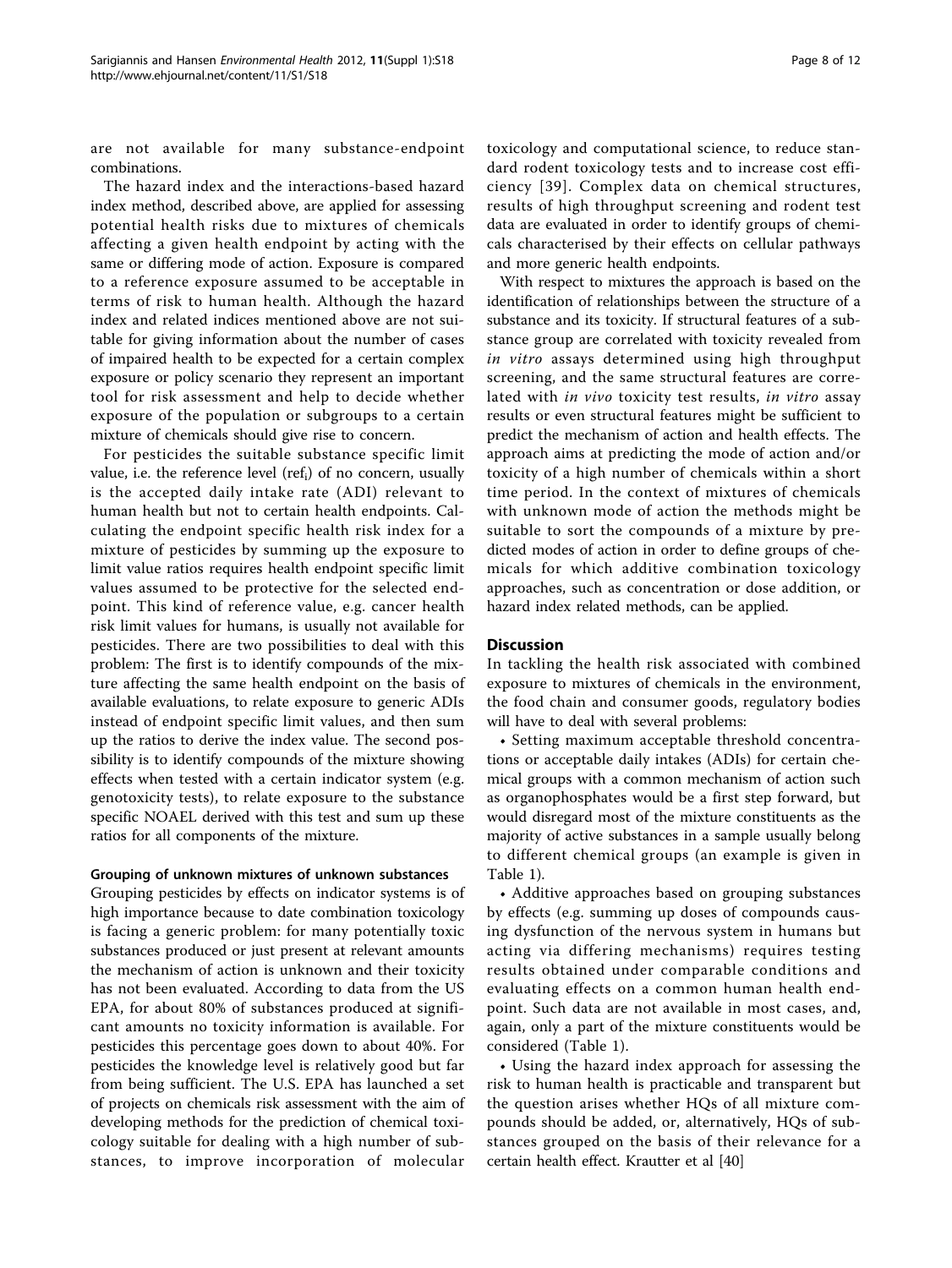| active<br>substance     | chemical group*   | pesticide type*           | target                                                                          | health issues*           |                          |                          |     |                 |                |
|-------------------------|-------------------|---------------------------|---------------------------------------------------------------------------------|--------------------------|--------------------------|--------------------------|-----|-----------------|----------------|
|                         |                   |                           |                                                                                 | carc                     | end                      |                          |     | repr AChE neuro | resp           |
| Endosulfan-<br>sulfate  | organochlorine    | acaricide,<br>insecticide | neurotoxic, affects the transfer of nerve impulses in<br>insects and mammals    | $\overline{\phantom{a}}$ | $\overline{\phantom{a}}$ |                          | no  | yes             |                |
| Chlorpyrifos-<br>ethyl  | organophosphate   | insecticide               | AChE inhibitor, causes dysfunction of the nerval system                         | no                       | -?                       | yes                      | yes | no              | no             |
| Chlorpyrifos-<br>methyl | organophosphate   | acaricide.<br>insecticide | AChE inhibitor, causes dysfunction of the nerval system                         | no                       | no                       | $\overline{\phantom{a}}$ | yes | ?               | no             |
| Triadimefon             | triazole          | fungicide                 | disrupts membrane function                                                      | ?                        | ?                        | yes                      | no  | ?               |                |
| Trifloxystrobin         | strobilurin       | fungicide                 | inhibits electron transfer and respiration                                      | no                       | $\overline{\phantom{a}}$ | yes                      | no  | no              |                |
| Boscalid                | carboxamide       | fungicide                 | inhibits sperm germination                                                      |                          | no                       | ?                        | no  | no              |                |
| Cyprodinil              | anilinopyrimidine | fungicide                 | blocks certain synthesis pathways within the cells                              | no                       | $\overline{\phantom{a}}$ | ?                        | no  | no              | yes            |
| Dimethomorph            | morpholine        | fungicide                 | lipid synthesis inhibitor                                                       | no                       | $\overline{\phantom{a}}$ | ?                        | no  | no              | no             |
| Fenhexamid              | hydroxyanilide    | fungicide                 | Disrupts membrane function, inhibits spore germination                          | no                       | $\overline{\phantom{a}}$ | no                       | no  | no              | no             |
| Fludioxonil             | phenylpyrrole     | fungicide                 | inhibits phosphorylation of glucose                                             |                          | $\overline{\phantom{a}}$ | ?                        | no  | no              | no             |
| Fluopicolide            | benzamide         | fungicide                 | protectant                                                                      |                          | $\overline{\phantom{a}}$ | no                       | no  | no              | n <sub>o</sub> |
| Metalaxyl               | phenylamide       | fungicide                 | protectant suppressing infections, sporangial formation<br>and mycelial growth  | n <sub>O</sub>           |                          | no                       | no  | no              |                |
| Thiametoxam             | neonicotinoid     | insecticide               | affect the central nervous system by binding to an<br>postsynaptic ACh receptor | ?                        | no                       | no                       | no  | no              | ?              |

<span id="page-8-0"></span>Table 1 Plant protection products found in German fruit with corresponding health effects

• describe an evaluation scheme for pesticide mixtures considering both threshold exceedances (ARfD, ADI, MRLs) and HIs, the latter calculated as the sum of HQs of all substances in the sample (See [http://www.green](http://www.greenpeace.de/fileadmin/gpd/user_upload/themen/umweltgifte/greenpeace_bewertung_pestizide_neu.pdf)[peace.de/fileadmin/gpd/user\\_upload/themen/umwelt](http://www.greenpeace.de/fileadmin/gpd/user_upload/themen/umweltgifte/greenpeace_bewertung_pestizide_neu.pdf)[gifte/greenpeace\\_bewertung\\_pestizide\\_neu.pdf\)](http://www.greenpeace.de/fileadmin/gpd/user_upload/themen/umweltgifte/greenpeace_bewertung_pestizide_neu.pdf)

• Adding HQs of all compounds found has the advantage that it is transparent and easy, but has the disadvantage that improving the detection limit of the analysis and thus identifying a high number of compounds present at very small amounts might increase the overall hazard index, whereas an analysis of the same sample with higher detection limit would indicate a lower risk. Thus, the overall estimated risk of the mixture is only dependent on the detection limit and not on the actual biochemical mechanisms that determine toxic potency.

• Adding HQs of compounds within a common health effect would probably reveal additional information on specific risk of the mixture, but has the disadvantage that for most active substances currently in use the dataset on health effects is incomplete: for three of the 13 compounds in Table 1 it is known that they have no endocrine disrupting effects, for three it is known that they might have these effects, but it is not clear, and for seven others no data on endocrine disruption are available.

• A further problem connected with the use of the hazard index approach for the risk classification of mixtures is that a suitable reference has to be chosen. It has to be decided whether the HQs should be calculated as a residue versus MRL or a predicted daily dose versus the ADI or both, and, in the case of dose versus ADI, whether the doses and ADIs for adults or children should be applied.

• The lack of knowledge about actual or potential synergistic interactions is a general problem. Legislation can deal with this problem by diminishing reference concentrations or doses of no concern by a factor assumed to be protective, but whether this factor should be 2, 3 or 10 is a matter of speculation.

• Existence of toxic metabolites and potential biochemical interaction among the mixture components influencing the level of metabolic activity complicates further the risk assessment of mixtures. This complication is further increased when the biological half-life of the mixture components varies significantly. Understanding the nature of component interactions and the related biokinetics is a key requirement for assessing effectively chemical mixtures with these characteristics.

To date, the effects of chemical mixtures are dealt with by the regulatory framework in the USA, but not in the European Union. The International Programme on Chemical Safety of the World Health Organization (WHO IPCS) has developed guidelines with a view to enlarging their applicability to its domain of competence (worldwide); both of these initiatives, however, are limited to human health effects. The current thinking within the European Commission and in the relevant scientific and industrial community in Europe is that any European initiative towards the establishment of guidelines regarding the assessment of chemical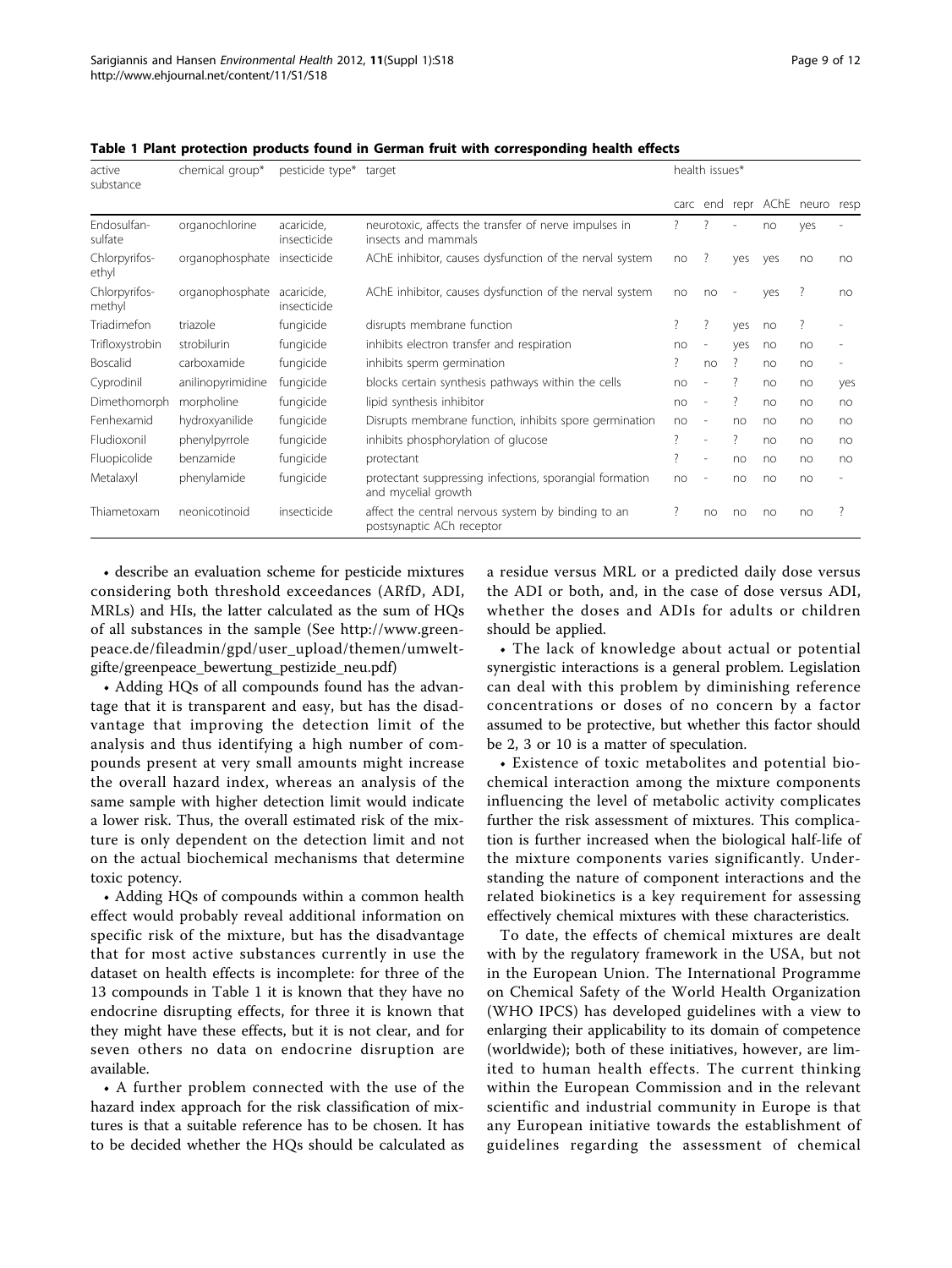mixtures should address equally the health of both humans and the environment [[41\]](#page-11-0). Such guidelines could be built around a core of tools, methods and approaches common to mammalian and ecological toxicology, the most important of which are described in this paper.

What type of general principles can be included in a European Commission recommendation in order to address combination effects?

Clearly, currently there is a need to strengthen the legal mandate for risk assessment of mixtures. In this context, mixture effects need to be taken into account holistically, drawing useful lessons from the CIRCLA legislation in the United States, targeting Superfund sites. If an overarching framework is set based on general guidelines and underpinned by as much scientific rigor as possible, then more sectorial implementation could vary to adapt to the twenty one different pieces of European Community legislation pertinent to the issue of chemical mixture safety, including legislation on chemicals (REACH), consumer articles (Consumer Strategy), plant protection products (Plant Protection Products Directive), biocides (Biocides Directive), water quality (Water Framework Directive and Marine Strategy), and air pollution (Air Quality Framework Directive). The forthcoming WHO guidelines for indoor air quality, currently under development in conjunction with the European Commission, would be an opportunity to incorporate thinking about risk assessment of mixtures in a sectorial piece of legislation affecting almost all the European population for more than 80% of the time. In this context, a Europe-wide data center on human exposure to environmental chemicals could provide the necessary scientific support for effective risk assessment of chemical mixtures. For this purpose, the European Commission's Joint Research Centre in collaboration with the European Environment Agency has been working towards the development of this data center since 2008. So far, the basic concept for the data center has been developed. The available monitoring data for cumulative exposure assessment are expected to be pulled together by the EEA topical centres (on air, water, soil) in the course of 2011. In the food products domain, the European Food Safety Authority (EFSA) has recently initiated similar efforts, while the European Chemicals Agency (ECHA) is in the process of populating the IUCLID 5 database with physical/chemical and toxicity data on industrial chemicals currently in the European market. Setting up an interagency group bringing together the efforts of all the European Union organs would be the most efficient way towards coordinated action to assess cumulative exposure assessment to chemical mixtures.

A possible way forward to overcome the current gaps in knowledge that could act as obstacles to the definition of a plausible regulatory approach to chemical mixture risk assessment would be to use a tiered approach as follows:

(a) Use dose addition to calculate a hazard index taking into account interactions (eq. 16) as default option for hazard quantification and risk assessment. This approach could be employed as default first-tier approach for mixtures risk assessment. The formulation of the hazard index given in eq. 16 allows taking into account the non-linear effects from the interaction of mixture components if the necessary information is available, while simplifying down to a simple dose addition if no interaction data exist. Such an approach would be in line with the current practice across the Atlantic, as the interaction-based hazard index has been developed and used extensively by the US Environmental Protection Agency. Overall, it would give a reasonable approximation to the toxic potency of a mixture if the necessary data are available; if not, it would still allow conservative assumptions about effects of combined exposure to multiple chemicals and interactions among the mixture components.

In data-rich situations use more sophisticated tools, including mechanistic, biology-based modeling that takes into account the biologically effective dose of the mixture components at the target tissues and incorporates system-wide response data across the doseresponse range using information derived from –omics technologies – the connectivity approach [[42](#page-11-0)]. This more complex yet plausible methodology would be in line with the United States Academy of Science 2007 report towards toxicity testing in the  $21<sup>st</sup>$  century [\[43](#page-11-0)].

The tiered approach outlined above ensures that it can be readily applied in the current regulatory context and yet opens up the way to incorporating scientific state of the art in the near future. A key development that could be implemented readily in already existing pieces of legislation (during their regular review process) would be to demand that the collected toxicity data be amenable for mixture toxicity assessment. This means essentially three things:

i. that toxicity data are recorded and documented in a coherent uniform way, independent of specific regulatory context;

ii. that emphasis should be given to the full range of the dose-response function, and in particular below the NOAEL or DNEL (derived no effect level, as used in REACH); and,

iii. that benchmark approaches should be given preference over NOAELs or NOECs in setting up regulatory safety limits for chemical substances.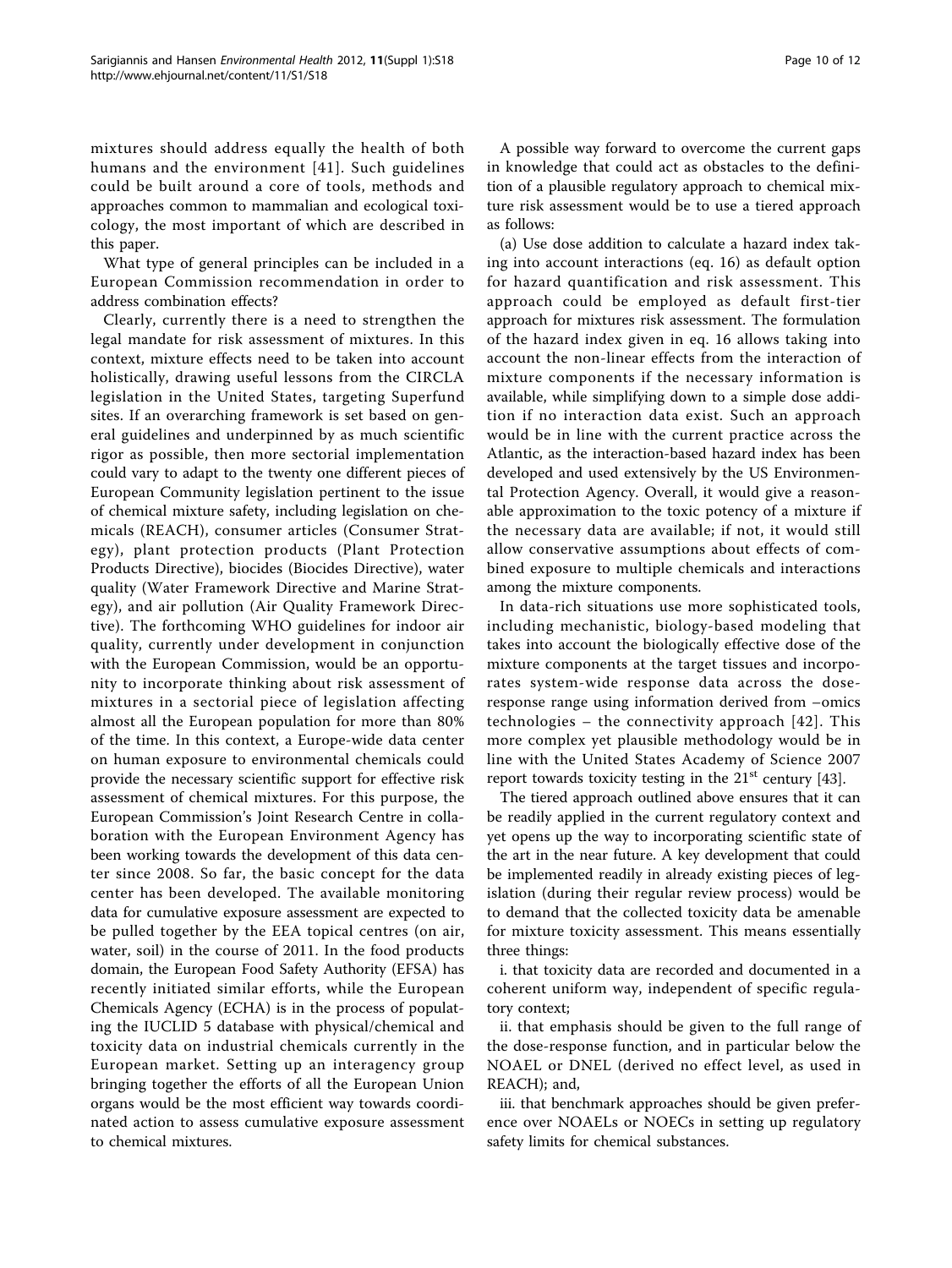<span id="page-10-0"></span>In addition to immediate regulatory change that could facilitate a rational assessment of chemical mixture toxicity as described above, further research is needed targeting at least the following key issues:

• development of dedicated exposure assessment strategies for environmental chemical mixtures (e.g. following the example of the US Geographic Survey collection of water samples analyzing a large number of chemicals)

• analysis of the determinants of synergistic action (i.e. giving answers to the question 'when is it likely that a mixture acts synergistically?')

• identification and assessment of the chemicals that contribute most to cumulative risk on the basis of integrated assessment under specific exposure scenarios of relevance to sectorial policies

### Conclusions

This paper gives a comprehensive overview of the currently available methodological and computational tools for assessing the health effects of chemical mixtures with a view towards applying them in chemical safety regulation. The salient pitfalls in converting scientific knowledge on combination effects of co-exposure to multiple chemicals are discussed and a tiered approach to mixture risk assessment is outlined for use by regulators and policy makers.

An EU strategy for assessing and managing combination effects of chemicals in the environment could comprise the following elements:

– development of guidelines on general principles; there is a need to explain why the combination effects of chemicals have to be addressed effectively from concerted policy and regulatory action based on robust scientific grounds; there is a need to bring out the problems based on scientific evidence and to start assessing these combination effects.

– use of the methodological tools available as outlined in this paper. For data poor situations, dose addition could be used as default option in a tiered approach that moves from dose addition to fully mechanistic analysis of the possible interactions among the components in a chemical mixture [\[43\]](#page-11-0).

– resolution of the difficulties with dealing with the different pieces of legislation related to the health effects of environmental chemical mixtures and achievement of a holistic approach. There is a clear need to address the issue in a coordinated fashion among the European Commission services responsible for legislation across different media with a view to identifying the practical steps towards achieving this integrated approach.

– further scientific research aiming at getting more precise information on cumulative exposure to chemical mixtures in the environment and using better the information collected through different pieces of legislation in order to inform policy makers' choices and enable them to prioritize.

#### Acknowledgements

The research that led to this article was co-funded by the European Commission in the frame of the 6th RTD framework program projects HEIMTSA (contract no. GOCE-CT-2006-036913-2) and HENVINET(contract no GOCE-CT-2006-037019). The authors would like to thank Drs. Bo Larsen, Sieto Bosgra, Arno Gutleb and Peter van den Hazel for very useful comments on earlier versions of the manuscript.

This article has been published as part of Environmental Health Volume 11 Supplement 1, 2012: Approaching complexities in health and environment. The full contents of the supplement are available online at [http://www.](http://www.ehjournal.net/supplements/11/S1) [ehjournal.net/supplements/11/S1](http://www.ehjournal.net/supplements/11/S1).

#### Author details

<sup>1</sup> European Commission - Joint Research Centre, Institute for Health and Consumer Protection, Chemical Assessment and Testing, via E. Fermi 1, 21027 (VA), Italy. <sup>2</sup> Aristotle University of Thessaloniki, Chemical Engineering Department, Environmental Engineering Laboratory, University Campus, Bldg. D, 50441 Thessaloniki, Greece.

#### Authors' contributions

DAS supervised the study that led to this manuscript and wrote explicitly the introduction, biological modeling, discussion and conclusions sections; he also takes the responsibility for drafting the overall manuscript as is. UH provided the material for the sections reviewing the current methodological approaches for cumulative risk assessment of chemical mixtures and contributed to the discussion.

#### Competing interests

The authors declare that they have no competing interests.

Published: 28 June 2012

#### References

- 1. EC: EC Regulation No 1907/2006 of the European Parliament and of the Council of 18 December 2006 concerning the Registration, Evaluation, Authorisation and Restriction of Chemicals (REACH). 2006.
- 2. EC: European environment and health action plan 2004–2010 (COM (2004) 416). 2004.
- 3. EC: EC Regulation No 1935/2004: Regulation of the European Parliament and of the Council of 27 October 2004 on materials and articles intended to come into contact with food and repealing Directives 80/ 590/EEC and 89/109/EEC. 2004.
- EPA: United States Environmental Protection Agency, Federal Register. 1986, 51(185):34014-34025[[http://www.epa.gov/oswer/riskassessment/](http://www.epa.gov/oswer/riskassessment/human_health_toxicity.htm) [human\\_health\\_toxicity.htm\]](http://www.epa.gov/oswer/riskassessment/human_health_toxicity.htm).
- 5. Feron VJ, Van Vliet PW, Notten WRF: [Exposure to combinations of](http://www.ncbi.nlm.nih.gov/pubmed/21782751?dopt=Abstract) [substances: A system for assessing health risks.](http://www.ncbi.nlm.nih.gov/pubmed/21782751?dopt=Abstract) Environmental Toxicology and Pharmacology 2004, 18:215-222.
- 6. Mumtaz MM, Durkin PR: [A weight-of-evidence approach for assessing](http://www.ncbi.nlm.nih.gov/pubmed/7570620?dopt=Abstract) [interactions in chemical mixtures.](http://www.ncbi.nlm.nih.gov/pubmed/7570620?dopt=Abstract) Toxicology and Industrial Health 1992, 8:377-406.
- 7. Mumtaz MM, Sipes IG, Clewell HJ, Yang RSH: [Risk assessment of chemical](http://www.ncbi.nlm.nih.gov/pubmed/8258379?dopt=Abstract) [mixtures: Biologic and toxicologic issues.](http://www.ncbi.nlm.nih.gov/pubmed/8258379?dopt=Abstract) Fundamental and Applied Toxicology 1993, 21:258-269.
- 8. EFSA: Development of a framework for the risk assessment of chemical mixtures – a toxicological database on relevant chemical mixtures to food safety. 2009 [[http://www.efsa.europa.eu/en/scdocs/scdoc/42e.htm\]](http://www.efsa.europa.eu/en/scdocs/scdoc/42e.htm).
- 9. EFSA: Scientific Opinion of the Scientific Panel on Plant Protection Products and their Residues to evaluate the suitability of existing methodologies and, if appropriate, the identification of new approaches to assess cumulative and synergistic risks from pesticides to human health with a view to set MRLs for those pesticides in the frame of Regulation (EC) 396/2005. The EFSA Journal 2008, 704:1-84.
- 10. EFSA: Cumulative Risk Assessment of Pesticides to human health: The way forward. Parma European Food Safety Authority; 2006 [\[http://www.](http://www.efsa.europa.eu/en/supporting/pub/117e.htm) [efsa.europa.eu/en/supporting/pub/117e.htm\]](http://www.efsa.europa.eu/en/supporting/pub/117e.htm).